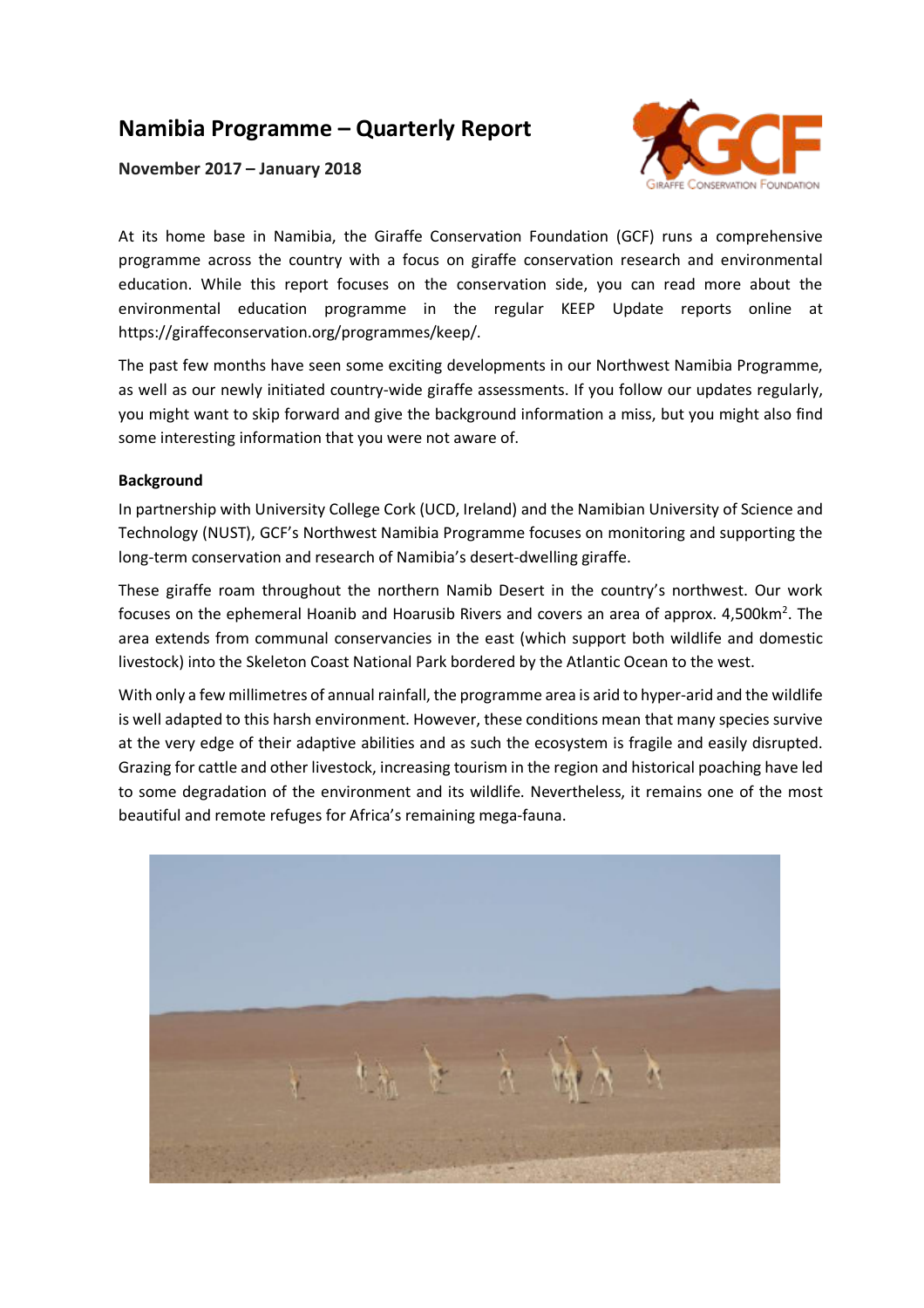In this stark landscape of dunes and dry riverbeds, along with elephant, black rhino, lion, cheetah and numerous other species, live the desert-dwelling Angolan giraffe (*Giraffa giraffa angolensis*) – a subspecies of the Southern giraffe (*G. giraffa*). GCF's long-term giraffe conservation programme here offers a unique and valuable opportunity to better understand this subspecies and, through what we learn, provide conservation and management support for other giraffe populations throughout Africa.

In addition to this long-term conservation research, we recently initiated country-wide assessment of giraffe. In this exciting new programme we work closely with government and private land owners throughout Namibia to better understand the numbers and population dynamics of giraffe in the country. By collaborating with partners we not only determine giraffe numbers, but also increase education and awareness for giraffe conservation in Namibia and Africa-wide.

## **Northwest Namibia Data Collection**

Since February 2016, 18 conservation research fieldtrips have been undertaken in our programme area in northwestern Namibia. Over the past three months we have continued to gather a wide range of data on the giraffe population, including individual records for each giraffe, observational data on herd composition, genetic biopsy sampling, range and movements, weather, browse, and vegetation including remote sensing of vegetation indices and ground-truthing of vegetation phenology.

We would like to extend a massive thanks to all the conservation supporters who have helped us in the field over the past few months to collect and input this data. Our team, in collaboration with the specialised teams at UCD and Senckenberg Biodiversity and Climate Research Centre (BiK-F, Germany), have now started in depth analysis of this large data set.

This analysis will have several different strands, each driven by specific research questions that have shaped the study.

## **Genetic Data**

Over the past five years our team has collected DNA samples of individual giraffe in the study population as the first step in better understanding their population genetics – who is related to who, and are they friends or not? These tiny tissue samples or 'biopsies' are obtained by 'shooting' each giraffe with a drop dart that includes a tiny barb. The dart falls out immediately, taking a piece of skin and fat with it, and can be picked up from the ground when the giraffe moves off. No drugs are required and no harm is done to the animals (just a little prick like an injection).

So far, we have collected over 100 biopsies from individually recognised giraffe – some of which were identified as early as 1998 and followed over the years. As such this genetic data can be paired with various behavioural data that we have collected for each giraffe over the years and it will hopefully make it possible to see what role genes play in determining specific behaviour and relationships.



However, collecting these biopsy samples is only the very first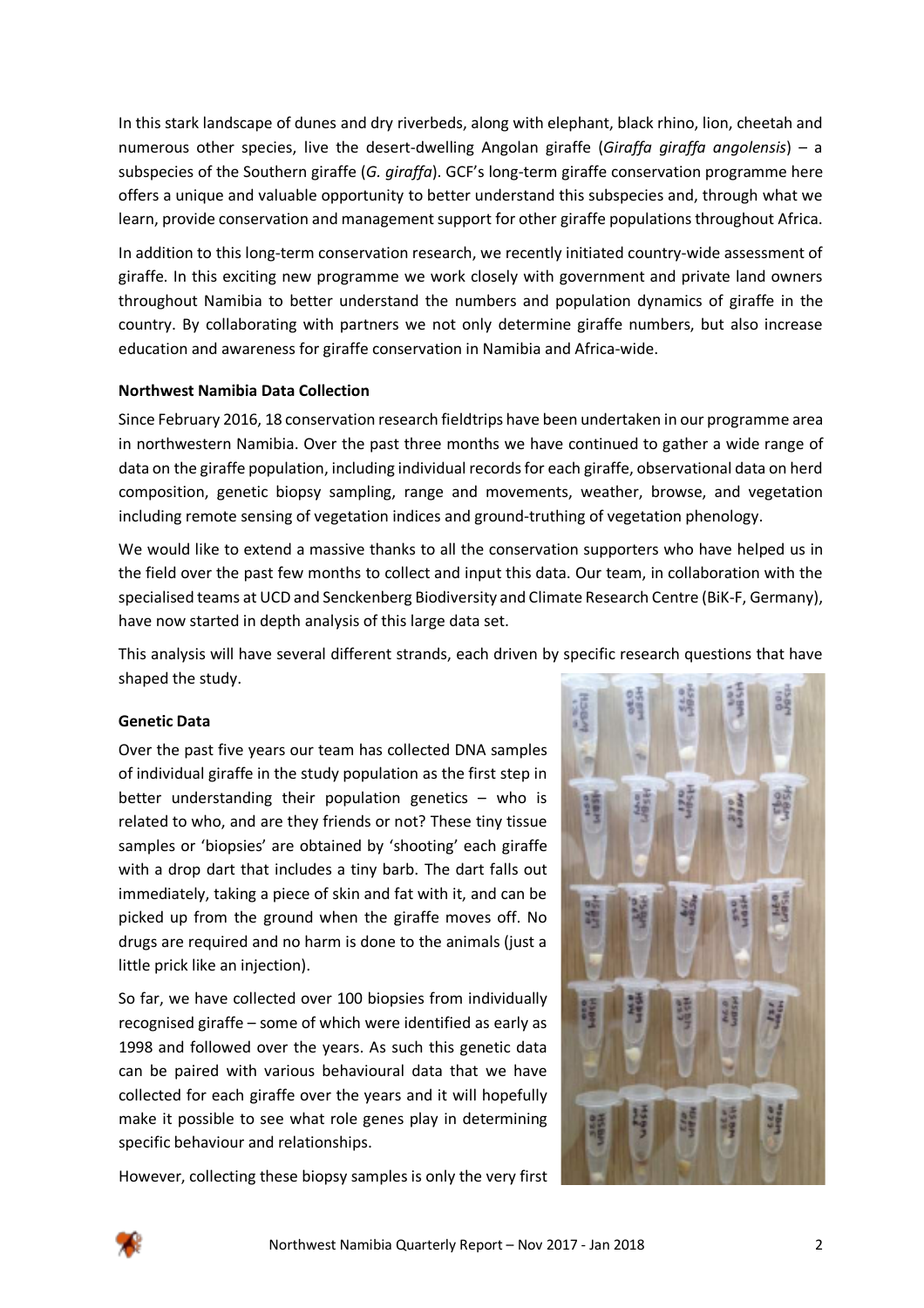step! These samples will now be sent to the genetics laboratory of our partner BiK-F in Germany. There the samples will be analysed and the results will hopefully help answer some of our research questions. In the interim there is lots to do. Our research population comprises >250 individuals, so it is back to the field to try for another 100 biopsies!

#### **Observational Data**

The focus of our fieldwork is not just biopsy darting – in fact, darting is done on top of collecting the allimportant observational data. This data includes simple counting of giraffe during every trip, where they are seen, what they are browsing, who their offspring are and which individuals are spending time together.

This data is currently analysed to see what we can learn about giraffe grouping behaviour from these regular observations. While our results are still preliminary, some interesting patterns are emerging already.

For example, in our October report we mentioned that giraffe likely adjust group size to adapt to changing environmental conditions as well as seasonal preferences. This month we focussed our analyses on the composition of these groups, exploring whether



there is a time of the year when males and females tend to aggregate. Giraffe are generally believed to remain largely sexually segregated in the wild, meaning that adult male and female giraffe usually spend time in separate groups, coming together only very briefly to breed. Higher rates of aggregation at a certain time of year could mean that giraffe are more likely to breed at this time, or that food scarcity forces them to come together to feed. Our preliminary results suggest that, in line with previous literature, giraffe do remain segregated year-round. This offers further evidence for the 'roving male' strategy, where males briefly search for females and if the time is right mate with receptive females before moving on again.



Figure 1: Observed giraffe births in study area.

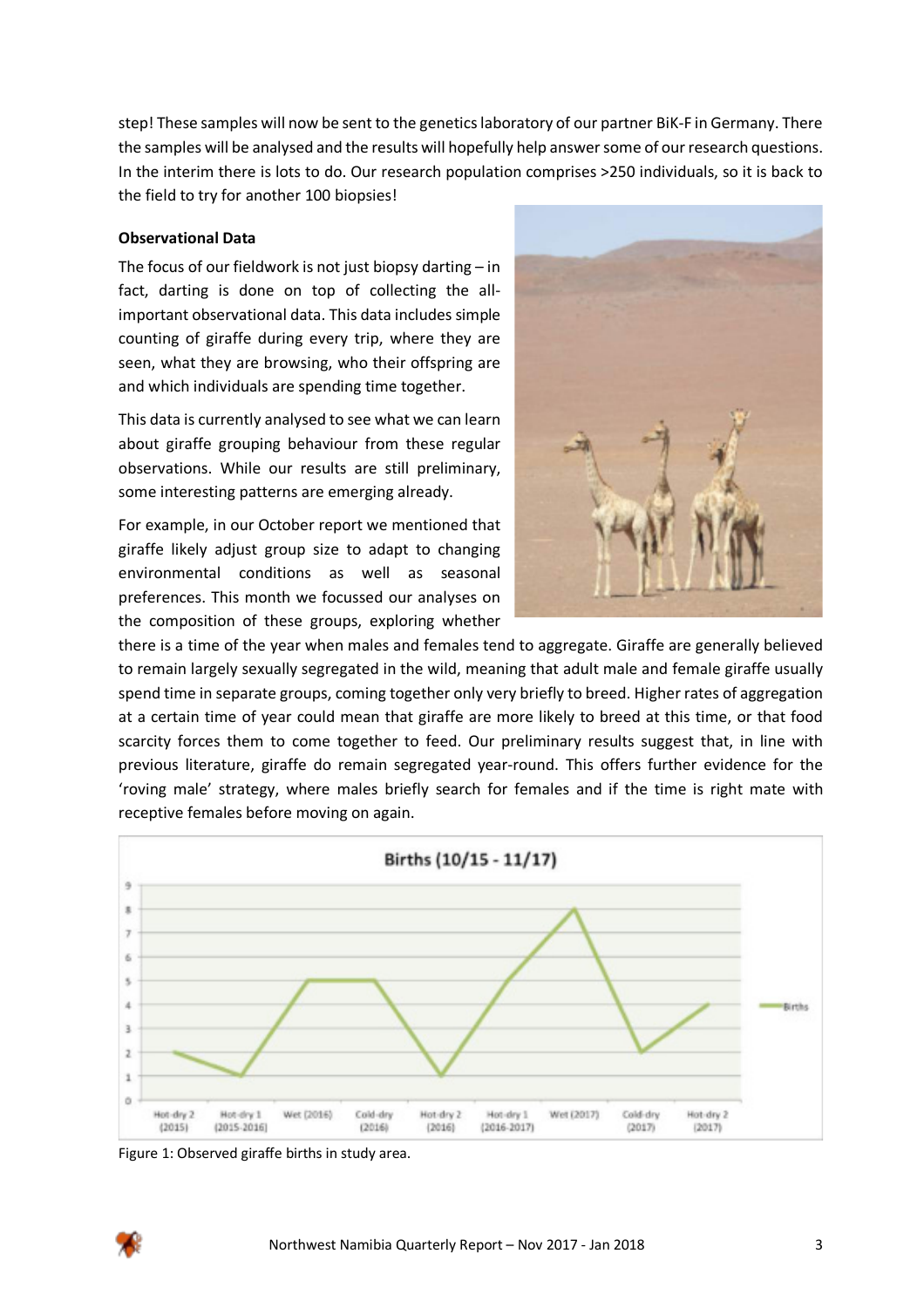However, this may not be the full story. Another way of looking at possible seasonal breeding patterns is to examine birth rates. While no seasonal breeding pattern has been reported for this population before, our preliminary results seem to suggest a pattern in giraffe births that corresponds with the rainy season (see Figure 1). This would of course be the wisest time for mothers to give birth, as the browse is most nutritious then and would allow for optimum lactation.

Up to now we believed that reproduction in Namibia's desert-dwelling giraffe was not seasonal. Any seasonal pattern would be very important to understand in terms of conservation. For example, as tourism levels continue to rise it may be possible to designate times when the number of cars or game drives should be limited to allow giraffe extra space for breeding and calving. While these results are only preliminary, we cannot wait to find out more!

## **New technologies**

Our team worked hard in 2017 to fit ten giraffe in the research area with our new solar powered GPS satellite tracking units. The data from these units is coming in thick and fast and we are very excited about the new things we can learn about giraffe behaviour by applying advanced statistical techniques. While we are keen to have a full year of data before we start the analysis, we are already learning a lot by simply following these giraffe online. Figure 2 shows the movement of three tracked giraffe over the past two weeks. Each colour represents a different giraffe and the dots show hourly location readings.



Figure 2: Giraffe tracking data in northwestern Namibia.

So far, we are delighted with the quality of the data, and in collaboration with several partners, we are now also working on a scientific publication detailing the evolution of giraffe tracking units over the past four decades. Hopefully through this publication others can learn from our journey, and perhaps the units can even be modified for other animals to help conservationists and managers learn more about other species that are difficult to track, and/or live in areas that are difficult to access.

While our new tracking units are generally working well successful we also had some draw-backs – the joys of cutting edge research and development. Over the last few months, we have 'lost' three units

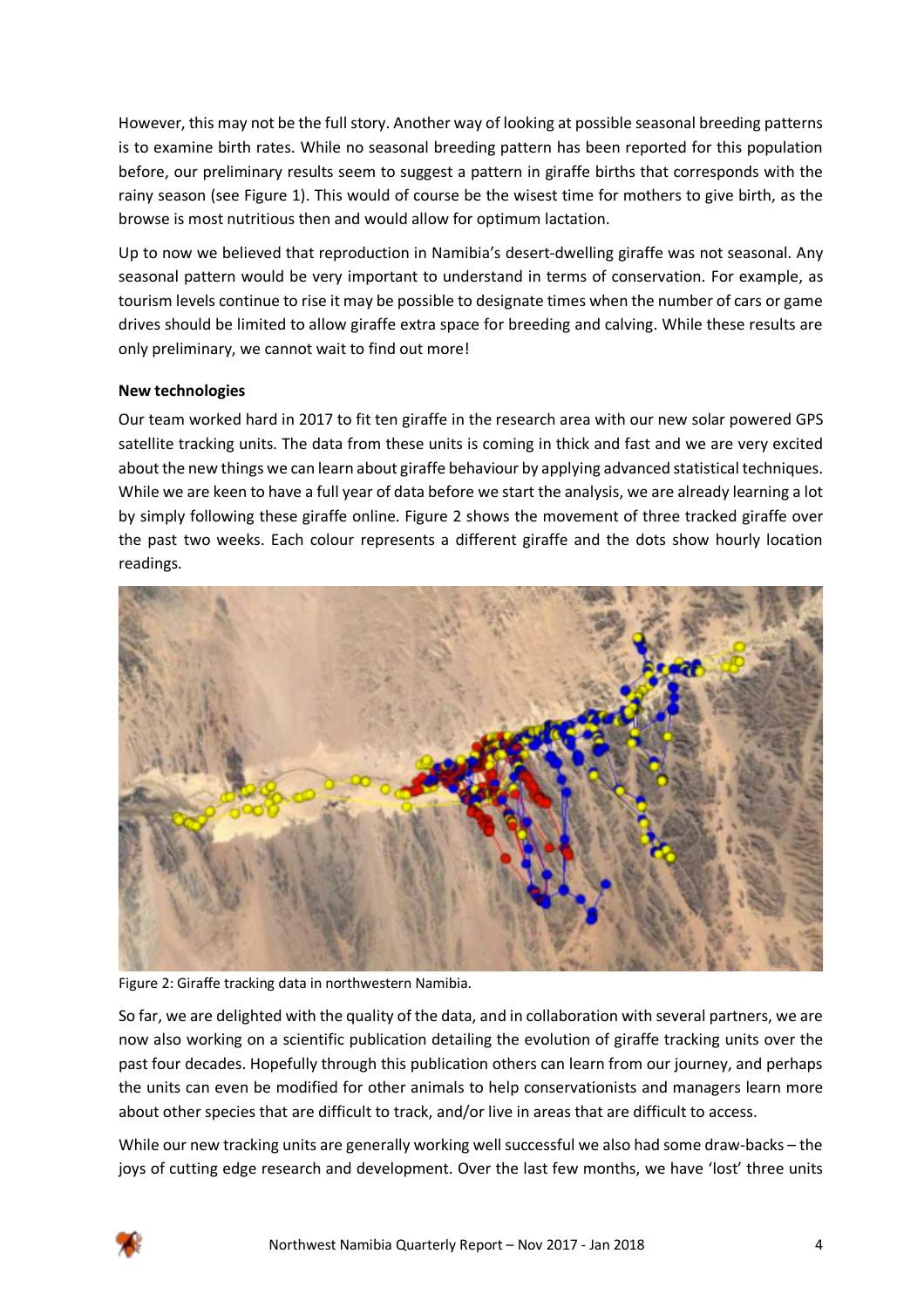

that were fitted to male giraffe. We can only assume that the unit placement on the ossicones means that these male giraffe have damaged or lost them during bouts of 'necking' (hitting each other with their ossicones in competition for sexual dominance and access to females). We are currently working on a modified and more robust design to overcome this problem, and hopefully our efforts back on the drawing board will work out in the field.

#### **Educational opportunities**

While the conservation research goals of the programme are paramount, we also provide valuable environmental education opportunities for people living in the area or showing an interest in getting more

involved in hands-on giraffe conservation. We are regularly joined by members of the local communities who check out what exactly we are doing in the field.

Amazingly, over the past 18 months we were joined by over 70 passionate conservation supporters from 14 countries. Next month we are delighted to welcome a new group of giraffe enthusiasts including a Namibian student who is working on her MSc dissertation at NUST under the co-supervision of GCF. We are looking forward to seeing many new faces (and a few returning ones!) in the coming months.

#### **In the Media**

As always, we have also worked hard to get the word out about our programme and giraffe conservation in general. While we are not yet allowed to say more, there were certainly a lot of cameras in the field in November and we are hoping to see some of northwest Namibia's giraffe gracing TV screens later this year – check in for more information on this soon!

In the meantime, here is a link to a recent online

article featuring our giraffe conservation programme: https://journalistontherun.com/2017/12/13/ giraffe-conservation-in-namibia/

#### **Country-wide Giraffe Assessment**

January has been both exciting and busy with GCF starting a new Namibian initiative. The GCF team has been joined by two new members from New Zealand who are volunteering with us for a year. Eager to get started on all things giraffe, they have embarked on a trip south to survey numerous properties for giraffe. Overall, the aim is to survey as many properties in Namibia as possible to get an accurate account of numbers, population dynamics and distribution and ultimately to help better inform giraffe conservation and management in the country. This trip to the south of Namibia is hopefully only the first of several trips around the region to survey giraffe.

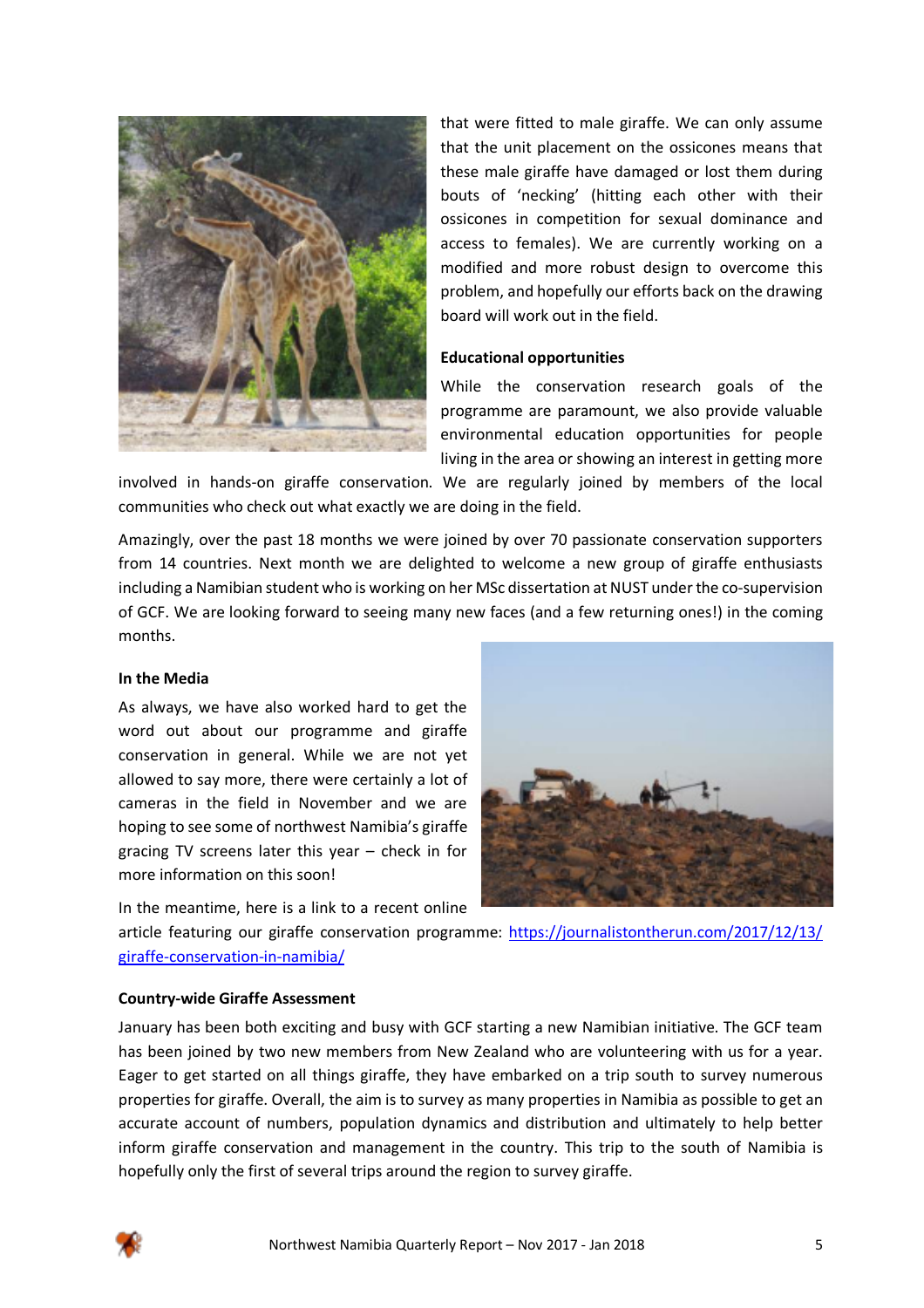Before embarking on this adventure, this new survey team was first trained in off-road driving and giraffe survey methods. Working closely with Okapuka Ranch for over a year now, we have developed a good understanding of giraffe numbers there and have an ideal training ground just before our front door. The team spend a day together with Okapuka's Namibian intern to align survey methods and data capture, including individual ID photos, sex, herd size, GPs location and more.

Each property owner will receive a survey report as well as individual ID sheets for all their giraffe. This will hopefully not only form a useful giraffe management tool for each property but will also provide much needed data on giraffe numbers and distribution in Namibia.

The surveys were started in style at Gondwana Collection's Kalahari Anib Lodge, east of Mariental. The property currently has 16 giraffe including a very cute young calf, which was only 10 days old at the time of the survey. Together with the lodge staff, each giraffe was identified, herd data collected, reported and files completed before moving on. We would like to thank Gondwana Collection for their hospitality.

## **Looking Ahead**

The next few months are set to be action packed and we are busy making sure all equipment is field-ready, including our new field vehicle for the Northwest Programme, which will hopefully experience a good wet season of running rivers and new adventures! We are excited to see where the giraffe with the new GPS satellite solar units are moving and to push forward with the analysis for the first two publications based on the last two years of data collection.



In the south, the 'tour' will take our team through much of the southern part of the country working closely with different land owners and managers from the Kalahari in the east to the Atlantic Ocean in the west – and everywhere in between. Increasing our understanding of giraffe numbers and distribution will be fascinating and help us understand their current conservation status, and property owners/managers to get a handle on their animals and consequent management.

Stay tuned for more news from Namibia as we look forward to keeping you updated.